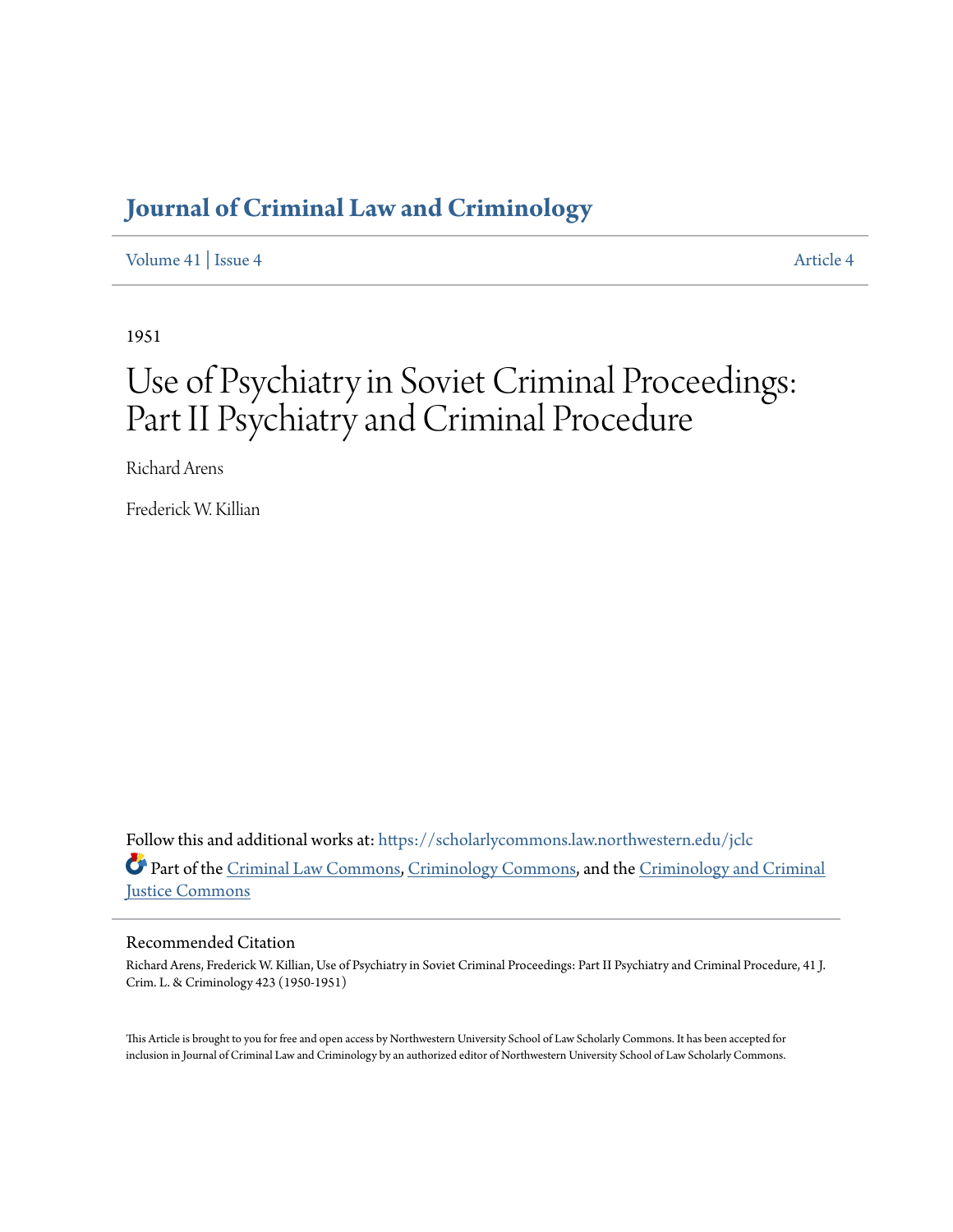# **USE** OF PSYCHIATRY **IN** SOVIET CRIMINAL PROCEEDINGS

# Part **II**

# Psychiatry and Criminal Procedure

#### Richard Arens and Frederick W. Killian

Part I under the title above was published in Number 2 of the present volume-July-August-pages **136** to 149. As already indicated in that place Richard Arens has worked in the field of public law and has published in this field. In **1949-1950** he was graduate fellow at Yale University Law School. He is a member of the District of Columbia Bar and is at present Assistant Professor of Law at the University of Buffalo, Buffalo, **N.** Y.

Frederick W. Killian is Associate Professor of Sociology in Clark University, a member of the New York Bar and a frequent consultant on questions relating to public law.-EDITOR.

In the Soviet Union, as in all social orders, we find two general and methodologically separable phenomena, (1) the situation as it "is," and (2) the situation from the point of view of the "ought to be." Since the revolution of 1917, as we have indicated, the first Soviet construction of criminal justice and procedure as an "ought to be" has been superseded **by** another "ought to be" which restored the more traditional concepts of law in terms of the Western experience. How this new "ought" is actually operating cannot be stated and described in final terms. Sweeping conclusions are not warranted. Yet, so far as the available literature goes, it appears that certain interesting and promising trends are unfolding which have relevance to what is happening in the United States. But as we stated in Part I of this study (This JOURNAL, July-August, 1950) operations must be seen as parts of the culture in which they operate. Total dependence upon documents is not warranted. Neither is total rejection of the current literature in order. We have tried to set forth our understanding of the officially described trends and perspectives. Obviously further verification and. new critical approaches are required for final confirmation. In presenting the statements contained herein we wish to make it explicit that the Soviet descriptions of the "ought to be" do not necessarily reflect the "is" accurately. With this in mind we offer the following as an assay of a current situation.

Paradoxical though it may seem, while the dominant mood of Soviet forensic psychiatry is conservative, few, if any, vestiges of conservatism are perceived in the actual relation of Soviet criminal procedure to psychiatric matters. On the contrary, Soviet *law* appears to have made far-reaching strides in the abandonment of the traditional and in the exploration of new methodologies. Indeed, it would appear that a promising integration of psychiatric and judicial fact-finding functions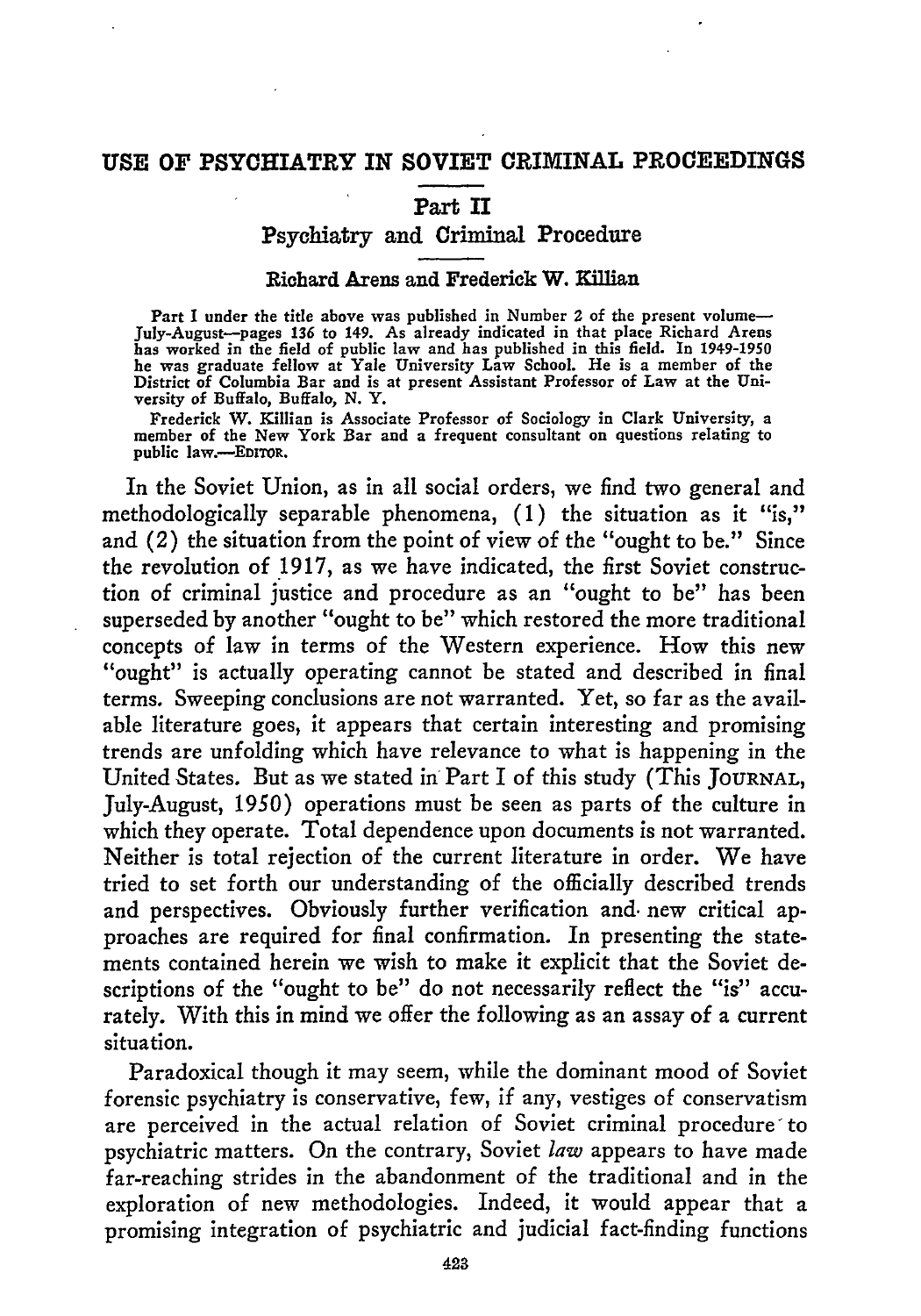has been achieved. This will be seen as the process ranging from the initiation of proceedings to the verdict after trial is described.

# PSYCHIATRISTS IN PRE-TRIAL PROCEEDINGS

Psychiatrists may put in their first formal appearance at the time of the preliminary examination. Their presence, in fact, at that stage is mandatory, whenever "the mental state of the accused or witness raises any doubt in the mind of the judge or of the investigating official."<sup>1</sup> This requirement embodies no empty formalism and is not readily evaded. Thus in 1939 the Supreme Court of the U.S.S.R. reversed and remanded a case in which reversal of a conviction had been based upon the judicial determination, arrived at without benefit of psychiatric expert evidence, that the defendant had been in a state of alcoholic intoxication which rendered him "non-accountable" to the law.2 One infers that the deviational behavior characteristic of intoxication, interpretable in different ways, gives sufficient notice of the possibility of mental aberration to raise the requisite doubts in the minds of reasonable judges. Such doubts should be raised, according to official Soviet psychiatry, every time that abnormality is suggested to the investigating official concerning the subject of his investigation by the latter's response to interrogation, the information furnished by other witnesses, the reports of his behavior in prison, the absence of adequate motivation, and in some cases, an inexplicable brutality in the perpetration of the crime.3 The texts are particularly insistent in urging exhaustive psychiatric examination of offenders characterized by inadequate motivation and extreme brutality despite the absence of any traceable history of mental or emotional disturbance.<sup>4</sup>

Though the determination of the propriety of psychiatric examination and the appointment of psychiatric experts is within the discretion of the investigating official, requests for psychiatric examination, and even requests for the appointment of specific psychiatrists may be made by the accused as well as his relatives. These requests, the Soviet spokesman maintain, are almost invariably met by the authorities.5

To facilitate proper psychiatric determination of the mental state of the accused in the course of the preliminary examination, Soviet direc-

**<sup>1.</sup>** UGOLOVNO-PROTSESSUALNY KODEKS, Art. **63.** 2. The decision has been interpreted as enhancing the psychiatric role in Soviet criminal proceedings. For discussion of case see BUNEEV AND FEINBERG, SUDEBNAYA PSIKHIATRIA (Moscow 1947), p. 14. Cf. Berman, *Principles of Soviet Criminal Law 56* YALE LAW JOURNAL, 803, 816 (1947).<br>JOURNAL, 803, 816 (1947).<br>3. Id

*<sup>5.</sup> Id.,* **pp.** 14, *15, c.f.* **VNUKOV AND FEINBERG,** *op. cit., supra,* note **3, p. 15.**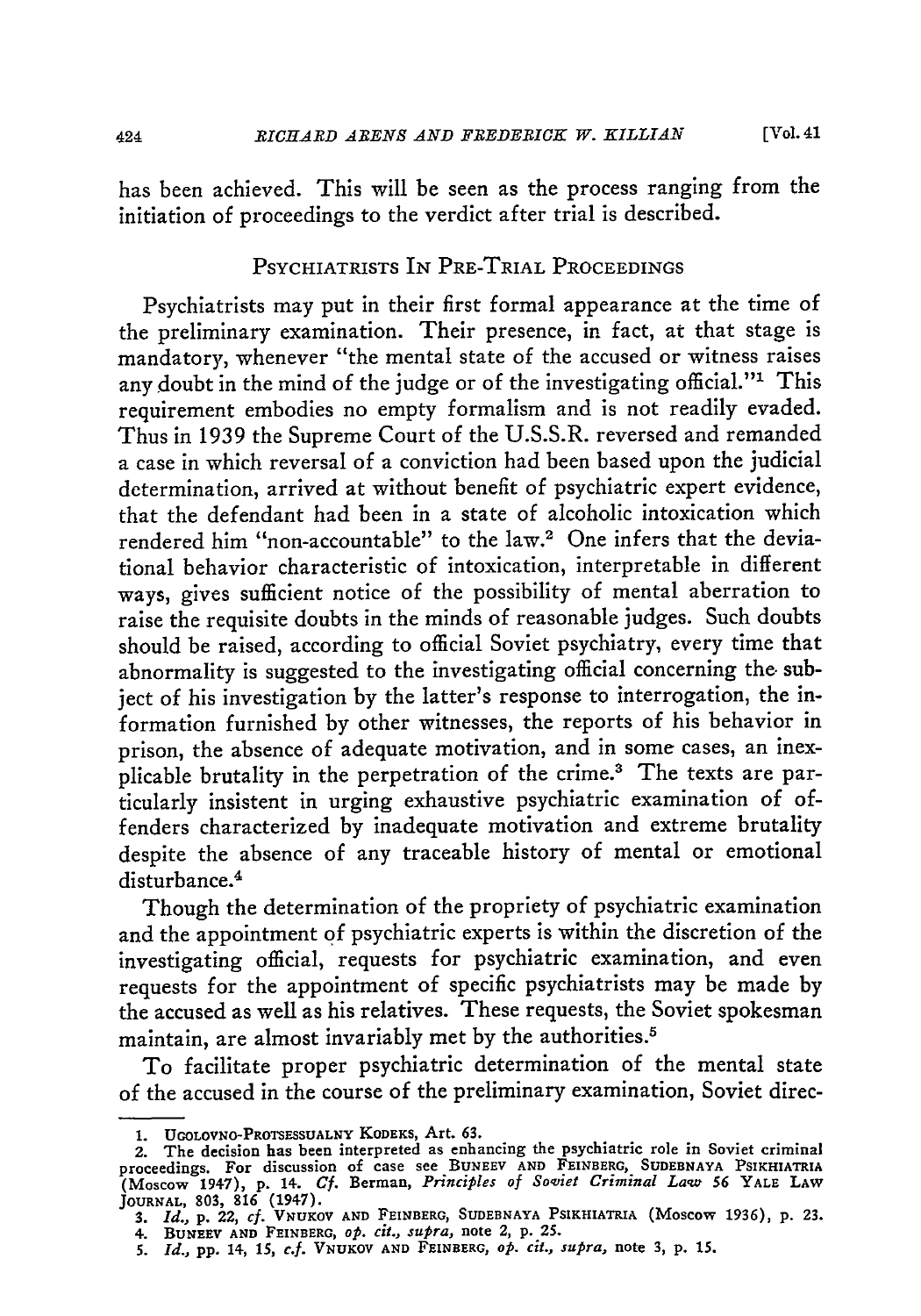tives have repeatedly urged the investigating officials to be guided by the following questions in all cases of the use of psychiatric expertise **:"**

1. Have the parents or nearest relatives of the accused suffered from mental or nervous ailments, from syphilis, alcoholism . . . or from physical deformities; have they ever been guilty of crime and have there been any cases of suicide among them?

2. Has the accused ever presented any deviations from the norm in childhood or in adolescence  $\ldots$  ?

3. In relation to accused who are women, have there been any manifestations of mental or nervous illness during pregnancy, childbirth, the period following childbirth, or the period of breast-feeding?

4. What is the past history of serious illness (physical and mental) suffered by the accused? Has he experienced any serious physical traumata, contusions, and wounds, particularly such as were accompanied by a loss of consciousness? . . . Has he ever attempted suicide **?**

*5.* Has the accused been in military service, if so, has he participated in combat; if discharged, why?

6. Does the accused have a history of syphilis, alcoholism, or narcomania . . . **?**

7. What was the social milieu of the accused (what were the conditions under which he lived and worked) **?**

8. Who noticed at what time the manifestations giving rise to suspicions concerning the mental disturbance of the accused and what did **. ..** (these manifestations) comprise (sharp changes in personality and mode of living, habits, inclinations, predispositions and non-predispositions toward the environment) **?**

9. Has the accused ever been a patient in a mental institution?

Materials based upon these questions are compiled by the investigating officials with the occasional help of psychiatric experts as part of the official record of the criminal proceeding. The resulting case history is the product of the joint labors of laymen and experts, analogous, in this country, to a case history compiled by social workers under psychiatric guidance. The role of the social workers is assumed by the Soviet investigating officials who are charged by law to investigate, with equal zeal, all the incriminating, exonerating, aggravating and mitigating matters related to the legal responsibility of the accused.7 Whether

<sup>6.</sup> SBORNIK TSIRKULAROV I RAZYASNENIYAKH NARODNOVO KOMISARIATA YUSTITSII RSFSR<br>(Moscow 1934), p. 262, c.f. earlier directive discussed in ZELITCH, SOVIET ADMINISTRATION **OF** CRIMINAL **LAW (1931), p. 175. 7. UGOLOVNO-PROTSESSUALNY KODEKS, Art. 111.**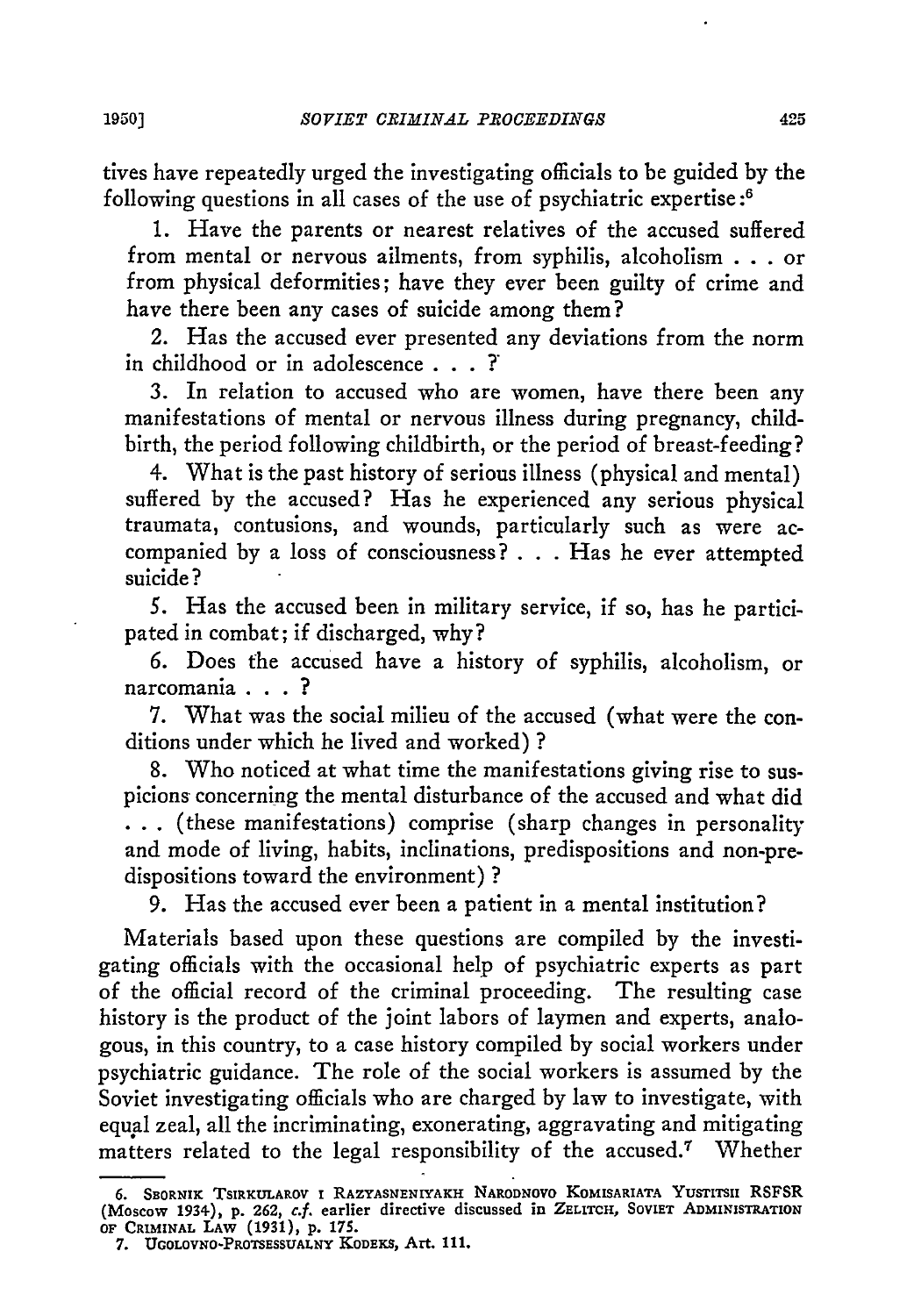[Vol. **41**

or not Soviet investigating officials are adequately equipped to discharge this function in the realm of mental and emotional disturbance is not easily ascertained. Soviet directives have recognized the existence of inadequate psychiatric knowledge in the ranks of the investigating officials" and have therefore attempted to systematize the phychological phase of the investigation' by the use of the questions outlined above. It would appear that Soviet officials are selected with some care with respect to professional qualifications.<sup>10</sup> The particular pattern of operations, coordinating the psychiatric function with "judicial factfinding," if even partly on its way to realization in the Soviets, is at least directed towards the operational unification of the administration of justice. Logically speaking, such an integration must rest upon normative factors and the norms must be tested in operation. Different cultures will impose different norms in terms of policies formulated for specific applications. A separate and particular study needs to be made concerning the relation of these underlying assumptions to actual Soviet practice, a task which is not properly part of this presentation.

In the Soviet Union, a trend toward unification has been established in which, at least, the investigating official (comparable in one respect to our social worker attached to the court, for probation reports), enjoys a function as effective if not more so, than with us. This would follow, if for no other reason, because in the Soviets the function which serves the purpose of social work with us is more closely integrated into their ideology than is social work in ours. Since the Soviets train both psychiatrists and investigators officially, their investigator's case history should necessarily be better adapted to psychiatric usages within their operational scheme of the administration of justice than is the social case work history in comparable relation in the United States.<sup>11</sup>

**<sup>8.</sup> SBORNIK TSIRKULAROV I RAZYASNENIYAKH** NARODNOVO **KOMISARIATA YUSTITSII** RSFSR, *supra,* note **6, p. 261.**

*<sup>9.</sup> Ibid.*

<sup>10.</sup> For qualifications of Soviet investigating officials at an early stage of Soviet development see ZELITCH, SOVIET ADMINISTRATION OF CRIMINAL LAW, p. 351 (1931).<br>11. For statement concerning "Social Work in the USSR," se

Psychiatry, Baltimore, The Williams & Wilkins Company, 1950, p. 70. <sup>t</sup>There is no pro-<br>fession of trained social workers in the USSR today," says Wortis, and he continues: "The<br>trade unions have become the major inheritor work." "... It seems hardly necessary to point out that the concept of private philanthropic social service, as aid and succor to those individuals who are unable to take care of their needs, is completely inapplicable to the Soviet Union. See also his Chap. XI entitled "Psychiatry, Morality and the Law." It is difficult to document the inadequacy of social work in<br>the United States by citations of short, relevant statements. Here, social work is regarded as<br>a new and growing profession. It i workers far exceeds the supply and this is expected to continue for some years. It must be recalled that social work in the United States (and in England) began as a private charity<br>function and even today its use is resisted by many "middle class" persons even though they<br>contribute to the community chests and depression years greatly enhanced social work growth, the recent war stimulated phychiatric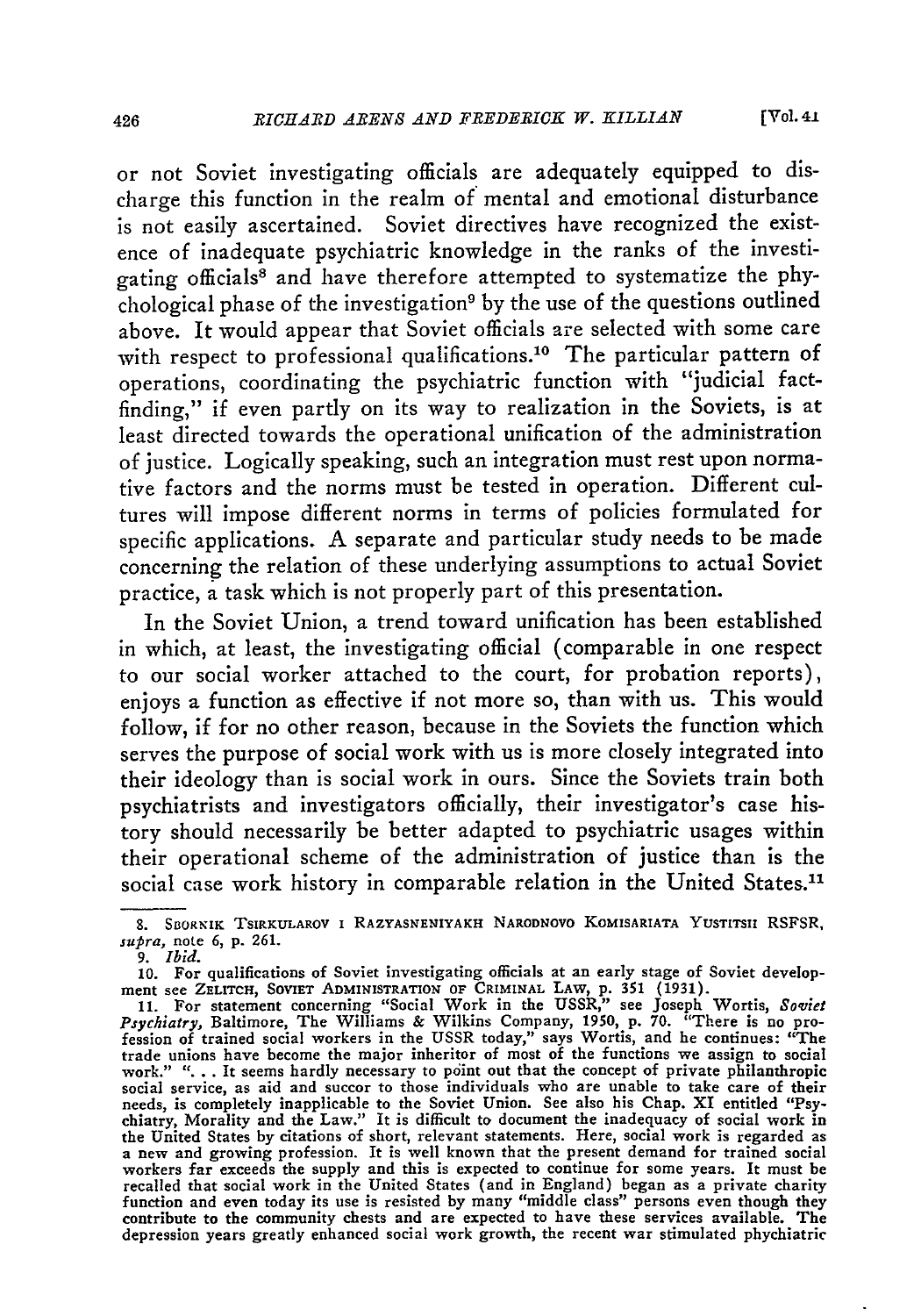This initial socio-psychological investigation is followed by a psychiatric interview and the submisson of the psychiatric diagnosis accompanied by an opinion concerning the "accountability" of the accused.<sup>12</sup> Psychiatric testing in the course of the preliminary examination will not, as a rule, avail itself of laboratory facilities of the more usual type or, presumably, of such aids as the psychometric tests or narcosynthesis. The conclusions are generally embodied in written report which is officially required to be in language intelligible to the court.<sup>13</sup>

12. See **VNUKOV AND** FEINBERG, *op. cit., supra,* note **3, p. 27.**

**13.** For a good description in English of form requirements see BERMAN **AND** HUNT, CRIMINAL LAW **AND** PSYCHIATRY: THE **SOVIET** SOLUTION, 2 **STAN.** L. **REV.** *635, 653,* 654 **(1950).**

*Cf.* requirements for the non-psychiatric Soviet medical report in SBORNIK OFITSIALNIKH I SPRAVOVOCHNIKH MATERIALOV PO SUDEBNOMEDITSINSKOI EKSPERTIZE (Moscow, 1946), **p. 30.**

An example of international significance of a Soviet psychiatric pre-trial report is furnished **by** the records of the first Nuremberg war crimes trial. It will be recalled that at the outset of the Nuremberg proceedings, Hess had claimed emotional and mental illness, rendering him incapable of preparing his defense. His counsel had made application for his examination **by** Swiss psychiatrists. In denying the application, the tribunal had appointed a commission of British, American, French and Soviet psychiatrists and neurolo-gists to report on his mental state. A British, a joint American and French, and a Soviet report were respectively submitted to the tribunal in due course. Agreement was reached **by** all three on the major issue posed **by** the inquiry. In almost identical language reached by all three on the major issue posed by the inquiry. In almost identical language the reports rejected the contention of insanity while conceding the presence of a degree of amnesia which might prove handicapping to the defense. In submitting the most elaborate report of all, the Soviet medical delegation had made these points:

**1.** Delusions of persecution experienced **by** the defendant are not symptomatic of schizo-phrenic paranoia. They are explainable instead in terms of a "psychogenic paranoic reaction, that is, the psychologically comprehensible reaction of an unstable (psychologically) personality to the situation **..."**

2. The defendant's amnesia, though genuine, is not the result of mental disease, **but** is of hysterical origin of "a conscious-intentional (simulated) character," which in view of his sanity at the time of his flight to England "does not exonerate him from his responsibility under the indictment."

**By** way of formal conclusions, the Soviet medical delegation pronounced Hess "not insane in the strict sense of the word," adjudged him "an unstable person, which in technical terms is called a psychopathic personality," declared his amnesia to be genuine albeit a product of hysterical tendencies, and recommen **See NAZI** CONSPIRACY **AND AGGRESSION,** OFFICE OF UNITED **STATES CHIEF** OF **COUNSEL** FOR PROSECUTION OF AXIS CRIMINALITY, vol. **1, pp. 97-105** (194).

social work. Public social work in the United States is vastly lacking in trained personnel and private social agencies are often spoken of as small, select agencies pointing the direction ahead. In other words, social work ideas and ideologies have been retarded **by** the prevalent emphasis in American life on "success," "the self-made man," "rugged individualism" and other catch words of the rationalization process. In spite of this, vast strides have been made here and there. But the process of unification and over-all service and of correlation still must be largely developed out of experience. Many courts and probation offices<br>have poor and some have practically no such services; see specifically for services to the<br>courts article by THORSTEN SELLIN in SO ANNALS OF THE AMERICAN **ACADEMY** OF POLITICAL **AND SOCIAL SCIENCE,** Jan. 1949. For general references on this'subject see: ESTHER **LUCILE** BROWN, **SOCIAL** WORK **AS A** PROFESSION, **N.** Y., Russell Sage Foundation, 1942: ROBERT M. MACIvER, THE CONTRIBUTION OF SOCIOLOGY TO SOCIAL WORK, **N.** Y., Columbia University Press, **1931.** See also **by** ESTHER LUCILE BROWN, *Comparative Devteloprments in Social Work, Medicine and Law,* THE FAMILY, Vol. 24, **pp. 243-255.** One of the most widely used general treatments on social work in the United States (WAYNE **MCMILLAN,** COMMUNITY ORGANIZATION FOR **SOCIAL** WELFARE, Chicago, University of Chicago Press, 1945) and a fine technical analysis is still very heavily direction pointing. See also ARTHUR FINK, THE FIELD OF SOCIAL WORK, Rev. ed., N. Y., Henry Holt and Co., 1949.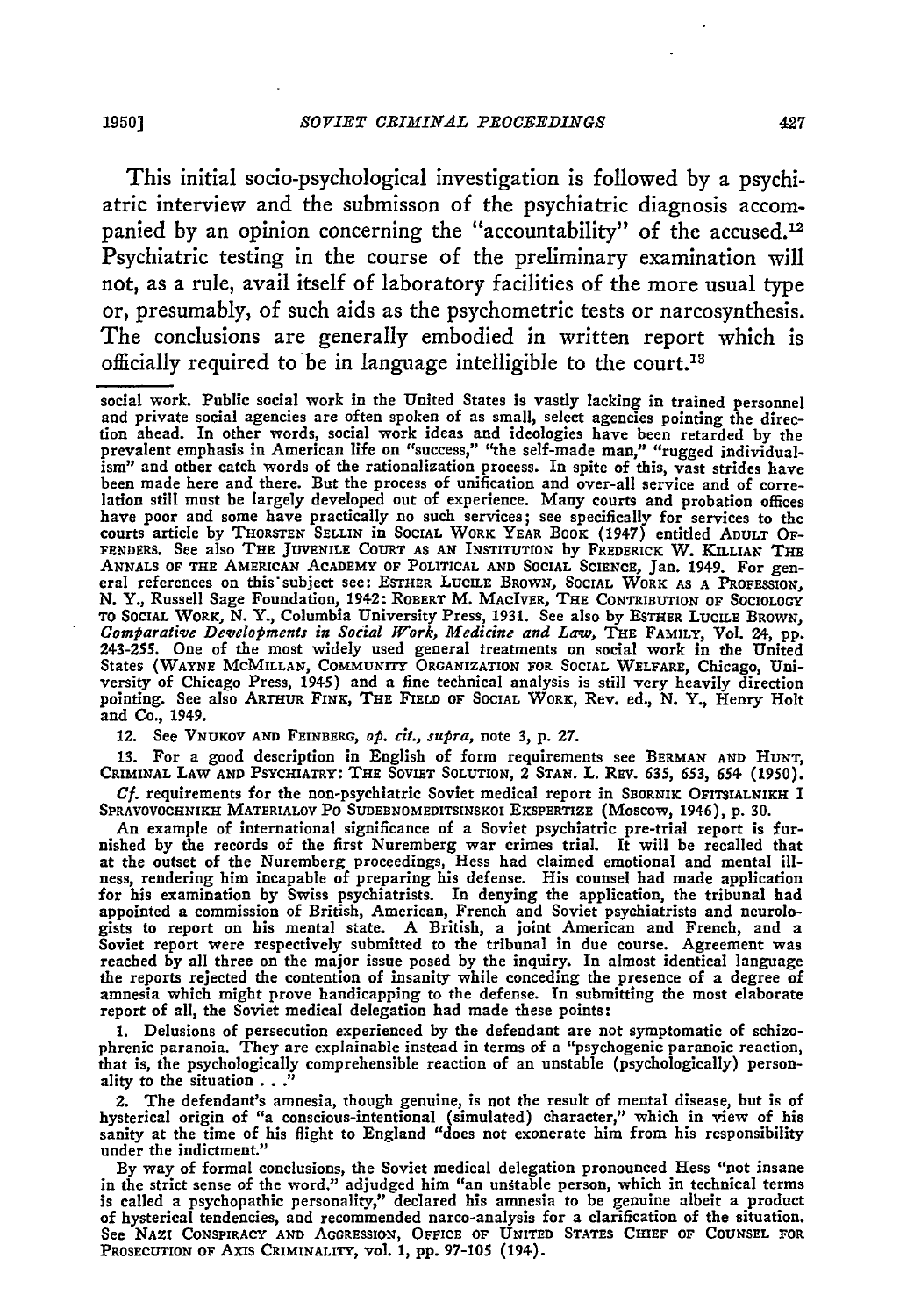**[Vol.** 41

Where the psychiatric examination clearly indicates the presence or absence of "accountability" the expert's work will probably be over.<sup>14</sup> In the presence of "accountability" the case will take its usual course, through the courts, but the accused may "protest" the determination of his sanity even at this stage to the office of the government Prosecutor.'5 Where "accountability" is negatived by psychiatric findings accepted **by** the investigating official, an accusation would appear to be deprived of its legal foundations, insofar as "accountability" constitutes a jurisdictional prerequisite for penal action.<sup>16</sup> The termination of the criminal proceeding would therefore be indicated by the code.<sup>17</sup> Such an analysis leaves out of account one important factor. This is that the jurisdictional basis of a subsequent accusation need not be undermined since the courts may order the application of purely medical rather than penal measures.<sup>18</sup> A case of this type may therefore be submitted to a court or may, alternately, be terminated beforehand by the investigating official.<sup>19</sup>

The course of Soviet criminal justice is rarely so smooth. It is inevitable that a large number of psychiatric findings after an admittedly cursory examination does not represent a sufficient basis for legal conclusions.

The indicated course for Soviet investigating authorities in such situations is manifold. They may directly consult with further psychiatric experts, who may be summoned to appear in the offices in which the preliminary investigation is held.<sup>20</sup> They may submit the question of ''accountability" to a psychiatric commission in a proceeding entitled "ambulatory expertise."<sup>21</sup> This has the advantage of a systematic professional review of all available facts, which, however, is counterbalanced **by** an absence of anything more intensive than a cursory medical examination which supplements the preceding one. This ambulatory expertise is acceptable only in the event of unanimous medical agreement.22 They may, preferably, according to Soviet psychiatric writings, seek the help of "Stationary Expertise."<sup>23</sup> This implies placement of

<sup>14.</sup> See VNUKOV AND FEINBERG, op. cit., supra, note 3, p. 27.<br>15. UGOLOVNO—PROTSESSUALNY KODEKS RSFSR, Art. 212.<br>16. See UGOLOVNY KODEKS RSFSR, Art. 11.<br>17. UGOLOVNO—PROTSESSUALNY KODEKS RSFSR, Art. 202.

**See** also *ibid:* "The investigation is **suspended only in** such cases **where it** has succeeded **in gathering the data necessary for the accusation.** If **such** data have **not been uncovered** the investigation **is not suspended but terminated."**

**<sup>18.</sup>** See **Art. 11,** *supra,* note **16. 19. UGOLOVNO-PROTSESSUALNY KODEKs** RSFSR, **Art. 203.**

**<sup>20.</sup> UGOLOVNO-PROTSESSUALNY KODEKS** RSFSR, **Arts. 169, 174. 21.** See **BUNEEV AND** FEINBERG, *op. cit., supra,* note **2, p. 27.**

**<sup>22.</sup>** *Ibid.*

**<sup>23.</sup>** *Id.,* **pp. 29-33; see also Soviet directive** *0 Proizvodstqve Sudebno-Psikhiatricheskoi Ekspertizy USSR.* **February 17, 1940, cited therein.**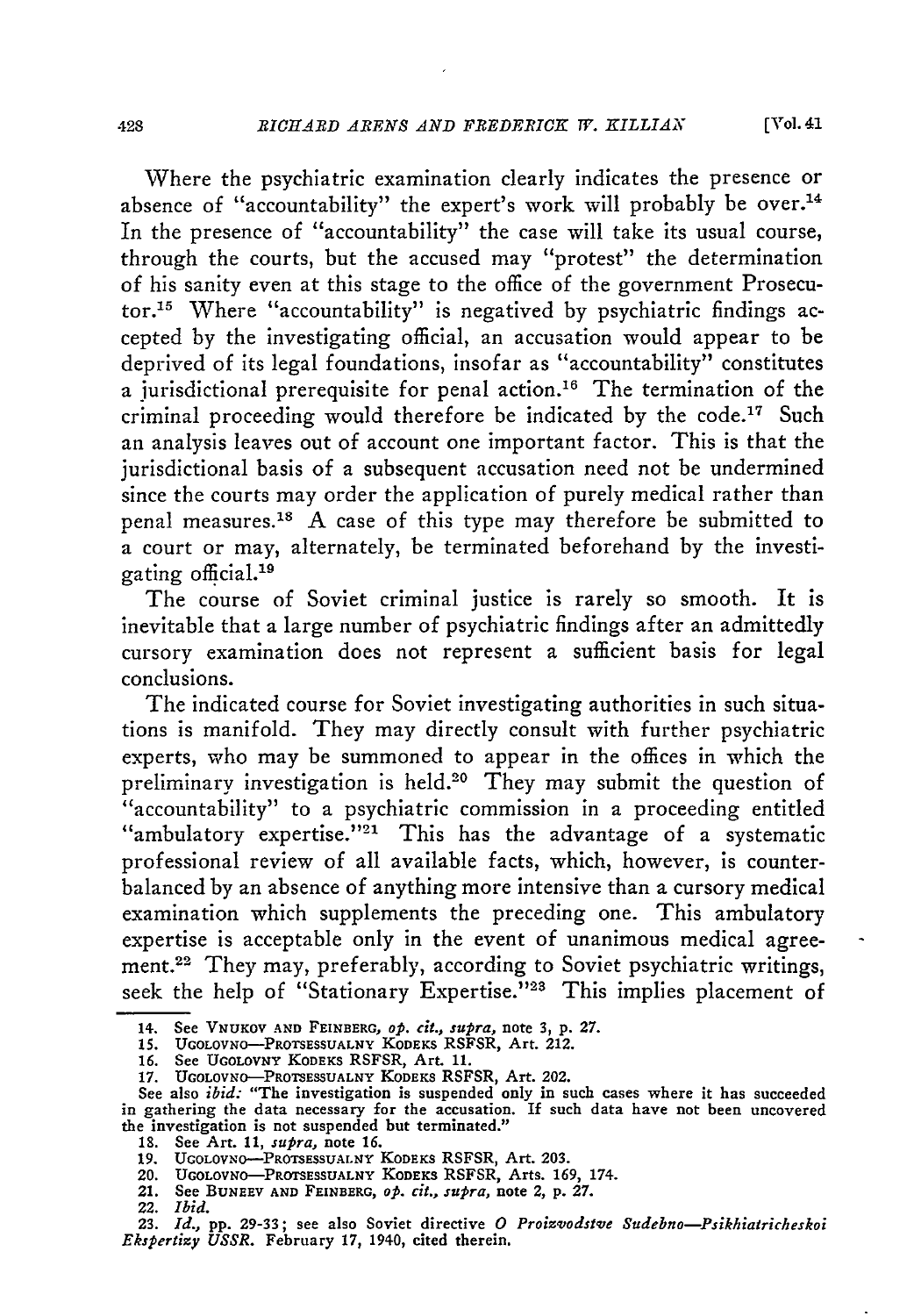the accused for exhaustive examination and "protracted observation" in special medical institutions;<sup>24</sup> where the average sojourn in such cases has been estimated as thirty days. 25 Here all approved medical and psychological tests are available. While no valid information on the "up-to-dateness" of Soviet methods can be obtained, one may speculate that forms of narcosynthesis may be employed in the course of the "Stationary Expertise," in view of the insistence by the Soviet psychiatrists on the use of narcosynthesis in the examination during the Nuremberg trial.<sup>26</sup> Conclusions concerning the mental state of the accused are drawn by a psychiatric commission on the basis of all of the medical findings arrived at in the course of the hospitalization. It is interesting to note that Soviet psychiatrists deem a specific conclusion on the subject of "accountability" to be indispensable.<sup>27</sup> In this context the most recent available Soviet legal psychiatric text states a requirement for the form of the psychiatric report which is basically identical with that articulated for general medical reports, discussed in conjunction with the problems of psychiatric examination in the offices of the investigating officials.28 The report is to include the "introduction," a past history of "subjective and objective" factors, a detailed description of the physical, neurological and mental state of the accused and the results of laboratory tests, and a conclusion.29 Here, as well as in the cases of the types of psychiatric examination, discussed above, an accepted finding of "accountability," will result in referral of the case to court in the regular course of criminal prosecution, while a finding of "non-accountability" may result in referral of the case to court for purposes of applying non-punitive medical measures or, alternately, presumably in cases where the "nonaccountability" was related to "temporary insanity" in the termination of the criminal proceedings.30 One must note, in this connection, that it is wholly conceivable under Soviet Code practice that the "Stationary Expertise" be invoked in the course of a trial rather than at the time of the preliminary investigation and that this result in the inevitable postponement of the judicial hearing.3'

**<sup>24.</sup> BUNEEV AND** FEINBERO, *OP. cit., supra,* **note** 2, **p. 29.** See **UGOLOVNO-PROTSESSUALNY KODEKS** RSFSR, **Art. 203.**

**<sup>25.</sup> BUNEEV AND** FEINBERG, *Op. cit., supra,* **note** 2, **p. 33.**

**<sup>26.</sup> See 1 NAZI CONSP!RACY AND** AGGRESSION, **OFFICE OF UNITED STATES CHIEF** OF **COUNSEL FOR PROSECUTION** OF AXIS CRIMINALITY (1946) **101, 102.**

**<sup>27.</sup> BUNEEV AND** FEINBERG, *op. cit., supra,* **note** 2, **p. 33.**

**<sup>28.</sup> See note 13,** *supra.*

**<sup>29.</sup> BUNEEV AND** FEINEERG, *op. cit., supra,* **note 2.**

**The reproduction of this form, albeit in changed order, has been achieved by the Soviet psychiatrists at Nuremberg. See I NAZI CONSPIRACY AND AGGRESSION, OFFICE OF UNITED STATES CHIEF OF COUNSEL FOR** PROSECUTION **OF Axis** CRIMINALITY (1946), **100-105.**

**<sup>30.</sup> See notes 17-19,** *supra.*

**<sup>31.</sup> See UGOLOVNO-PROTSESSUALNY KODEKS RSFSR, Art. 273.**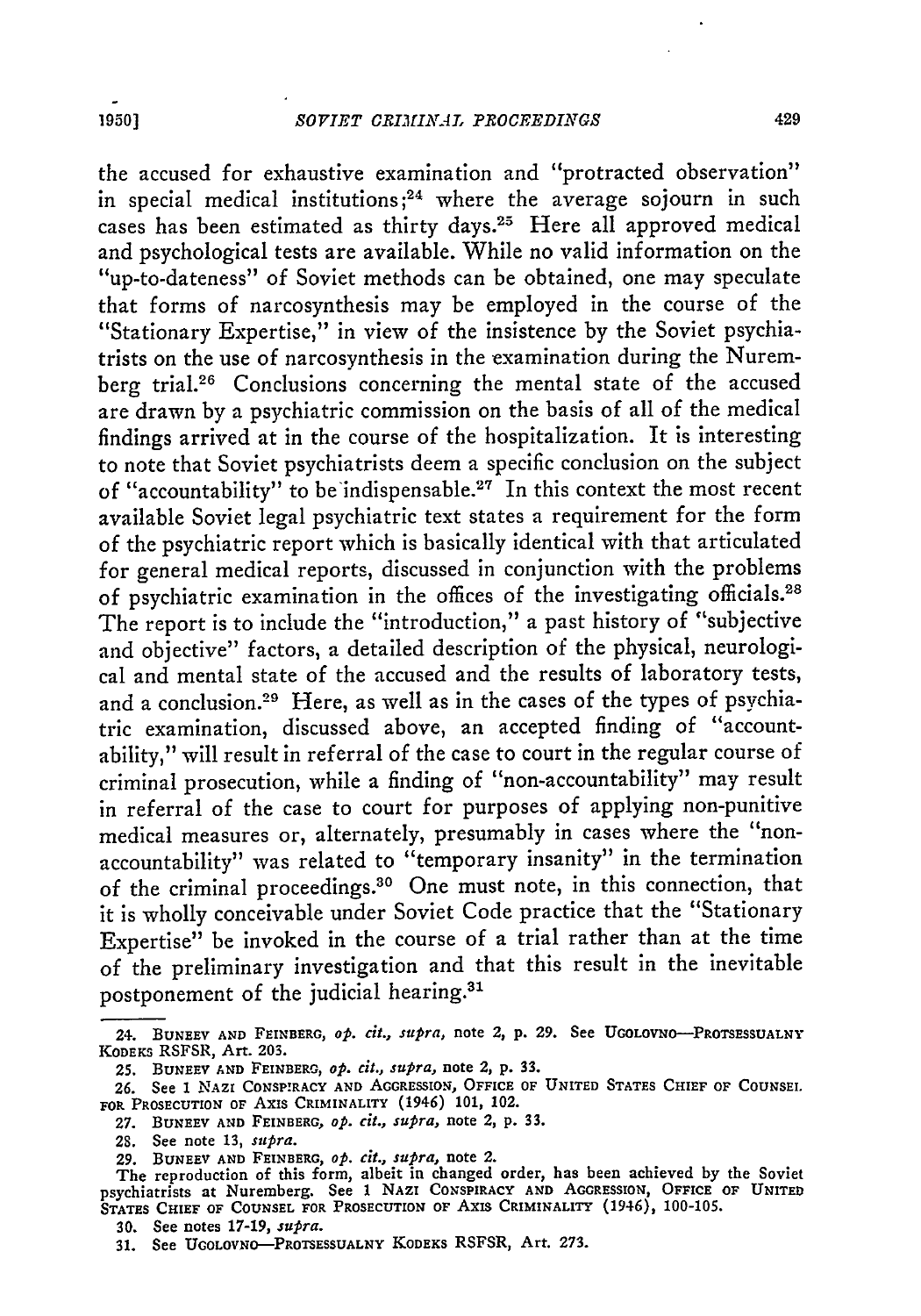# THE PSYCHIATRIC ROLE IN CRIMINAL COURT

The role of the psychiatrist, however, is not restricted to the peripheral parts of the criminal proceeding but leads him directly into the criminal court. The appearance of the psychiatrist in the People's Court may be brought about in several ways. Where the defendant has not been subjected to previous psychiatric examination, psychiatric evidence may be sought at the behest of the court or alternately at the request of defense counsel,<sup>32</sup> who does not enter the case until the completion of the preliminary examination.<sup>33</sup> Where an earlier psychiatric examination has been had further psychiatric evidence may be requested whenever the initial diagnosis is questioned by court, defense or prosecution.<sup>34</sup> The presence of the psychiatrist in the courtroom, moreover, may be grounded on no other motivation than that of attempting to gain supplementary information for diagnostic purposes.<sup>35</sup> The utility of such last-minute psychiatric surveillance of the courtroom process has been illustrated by a writer in a Soviet legal periodical by recounting the following case **:36**

The defendant had been charged with an attempt at the murder of his wife. Though the victim had survived the assault the defendant had on his personal initiative surrendered to the police with the announcement that he had killed her.<br>The findings of the "stationary expertise" had not excluded the possibility of a "pathological affect" but had not been conclusive on the subject. Outside of a lapse of memory concerning the act the defendant had shown no detectable abnormalities. In routine fashion the trial disclosed that almost twenty-four hours had been, allowed to elapse from the time of the defendant's arrest to the time of his first interrogation. On inquiry by prosecuting counsel this was explained as necessitated by the fact that the defendant, had fallen asleep immediately after declaring that he had killed his wife, and that he had not responded to any means designed to rouse him which included dousing with cold water. On awakening after twelve hours the defendant had no recollection of what transpired. The elicited information, added to the results of the earlier medical examinations, sufficed for the submission of a definite diagnosis. The defendant was declared to be suffering from a "pathological affect" and was held "not accountable."

Where circumstances warrant, the court may postpone hearing and refer the matter of the defendant's mental state to any established form of psychiatric "expertise."37

**<sup>32.</sup>** See **BUNEEV AND** FEINBERG, *Op. cit., supra,* note 2, **p.** 34.

**<sup>33.</sup>** See UGOLOVNO-PROrSESSUALNY **KODEKs** RSFSR, Art. 2150.

*<sup>34.</sup>* See **BUNEEV AND** FEINBERG, *Op. cit., supra,* note 2. *Cf.* **VNUKOV AND** FEINBERO, *Op. Cit., supra,* note 3, **pp. 31, 32.**

*<sup>35.</sup>* See **BUNEEV AND** FEINBERG, *Op. cit., supra,* note 2, pp. 34, 35.

<sup>36.</sup> Leshtshinski, Znachenie i Mesto Sudebno-Psikhiatricheskoi Ekspertizy na Sude 4 SOTSIALISTSICHESKAYA **ZAKONNOST** (1937) cited in **BUNEEV AND** FEINBERO, *Op. cit., supra,* note 2, pp. 36, 37.

<sup>37.</sup> UGOLOVNO--PRoTSESSUALNY KODEKs, RSFSR, Art. 273. A further available type of "expertise" not discussed in the text is one where an attempt at diagnosis is made **by** the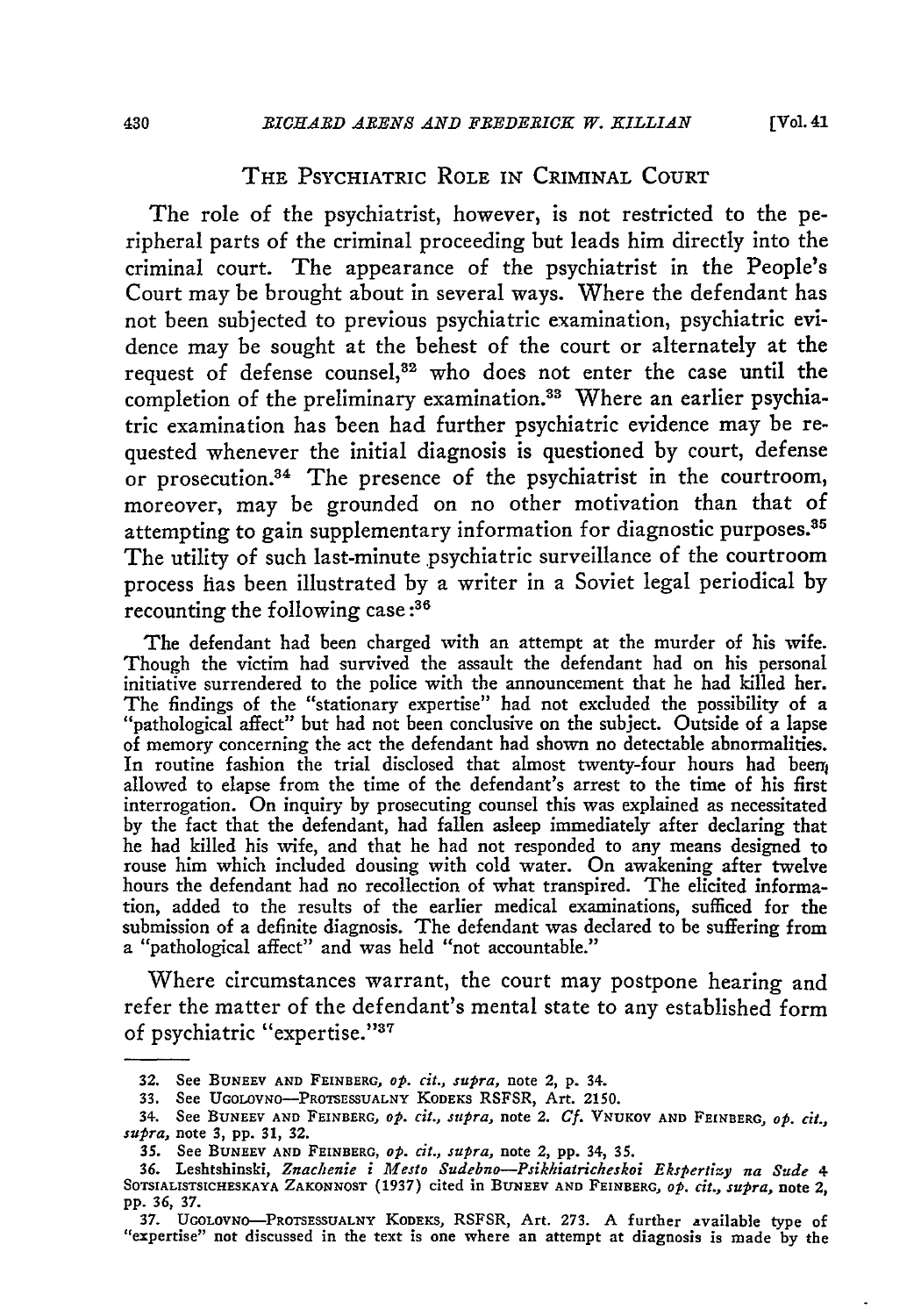# RIGHTS OF PSYCHIATRISTS IN CRIMINAL PROCEEDINGS

Throughout these proceedings the Soviet psychiatric expert enjoys a unique status as regards rights, privileges and duties.

From the time of the preliminary examination the psychiatric expert, in common with all other expert witnesses, is entitled to familiarize himself with all the facts which are necessary for the formation of his professional opinion.<sup>38</sup> In practice this requires, in addition to other assistance, the disclosure of the files of the investigating official to the psychiatrist. In the absence of adequate official cooperation in this process the psychiatrist may refuse to submit his diagnosis<sup>39</sup> and may lodge a complaint against the investigating official with the office of prosecution for the wrongful infringement of the "rights" secured to him as an expert by the Code.<sup>40</sup> If several psychiatrists have been called they may invoke the right of mutual consultation on their labors.<sup>41</sup> A unanimous conclusion arrived at through consultation may be submitted by one psychiatrist as the representative of the group.42 In a majority decision, under such auspices, the right of minority dissent is preserved by the requirement that each psychiatrist file a separate opinion.<sup>43</sup>

The rights of the Soviet psychiatrist at the trial are encompassed by an enigmatic Code section providing that experts are to remain in court throughout the proceedings save where the court on its own initiative or at the request of either party finds it necessary to order their removal.44 In practice this section has been used for according the widest possible latitude to the expert. 45 With its help the Soviet expert witness has been elevated from the status of a mere witness to a position of near participation in the rendering of verdict and judgment. While Soviet writers will deny such a conclusion, they will admit that the "expert" cannot be likened to a "witness" and that his position in the courtroom is *sui generis,46* as in continental practice. They will

development and analysis of a case history without a direct examination of the patient.<br>This is occasionally resorted to for purposes of re-examining the findings of provincial<br>psychiatrists by the staffs of central psychi distance poses obstacles to direct psychiatric contact. See **BUNEEV AND FEINBERG,** *op. cir., supra,* note 2, **p. 37.**

**<sup>5</sup>S. UGOLOVNO-PROTSESSUALNY KODEKS,** RSFSR, Art. **171.**

**<sup>39.</sup>** *Ibid.*

<sup>40.</sup> *Id.,* Art. 212. 41. *Id.,* Art. **172.**

<sup>42.</sup> *Id.,* Art. **173.** 43. *Ibid.*

<sup>44.</sup> *Id.,* Art. **275.** a "right," subject to limitation only in exceptional situations. See VNUKOV AND FEINBERG, *op. it., supra,* note 3, p. **36.** 46. STROcOVICH, UCHEBNIK **UcOLOVNOVO PROTSESSA** (Moscow, 1938), pp. 97, 99.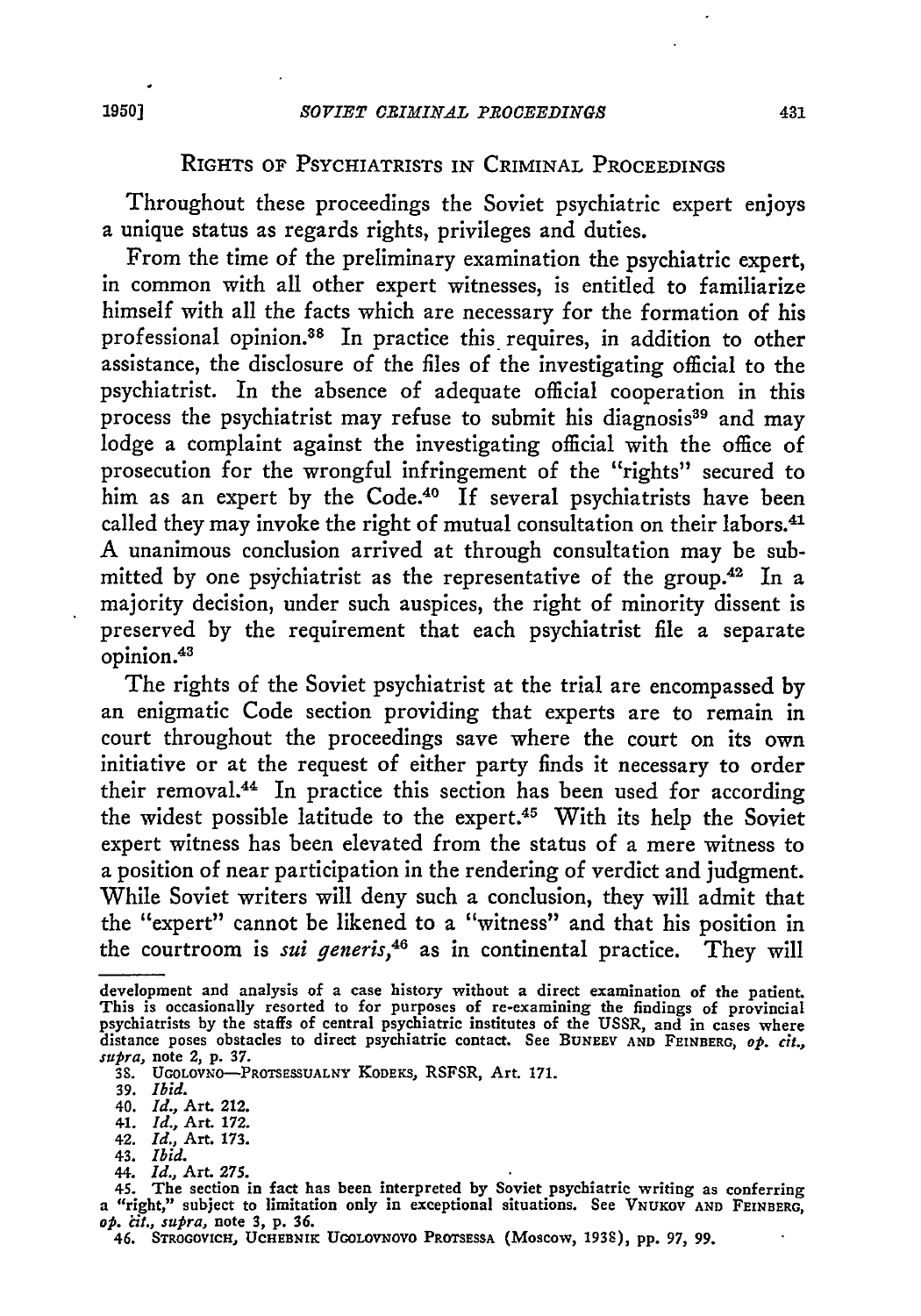admit too, that the role of the expert in court proceedings is one of actual participation in the interrogation of all witnesses and examination of all exhibits with a bearing on the subject of the expert inquiry.47 In this, too, there is no marked deviation from Continental practice. The Kharkov War Crimes trial of 1943 where medical experts were invited to question the witnesses illustrates this practice.<sup>4</sup>

Supplementing these "rights," the Soviet psychiatrist in court is vouchsafed the right of unhampered and generally uninterrupted oral exposition of his findings. This is the consequence of a law of evidence devoid of restrictions in the field of relevance.<sup>49</sup>

Furthermore, the right of consultation with fellow experts, established by the rules governing the preliminary examination, seem to be carried over in effect to the courtroom. <sup>50</sup>

Last, not least, the Soviet psychiatrist is accorded the right of remuneration and reimbursement for his services.<sup>51</sup>

The only requirement imposed on the Soviet psychiatrist as distinguished from the Anglo-American, is embraced in the duty to make findings on "accountability,"<sup>52</sup> in the light of his knowledge of the Criminal Law,<sup>53</sup> and recommendations for treatment or punishment based on his knowledge of the facilities available in the locality.54 The latter at least appears to involve an extension even of Continental practice.

# WEIGHT OF PSYCHIATRIC EVIDENCE

But the real role of psychiatry in Soviet criminal proceedings cannot become apparent before evaluating the weight attached to psychiatric testimony by the Soviet courts. The role of the expert as at least a superior witness must be plain. It is enhanced by the general absence of the "battle of experts" in Soviet courts. A non-accusatorial system of criminal law administration, coupled with an amplitude of opportunity

<sup>47.</sup> Id., 101. For an interesting U. S. trend, see Wilbert F. Crowley, Psychiatry and the Criminal Law-Legal Aspects, in SYMPOSIUM ON MEDICO-LEGAL PROBLEMS, Ed. Samuel A. Levinson (Series Two), Phila., J. B. Lippincott, 194

<sup>48.</sup> For an almost verbatim official account in English see Moscow News, December 18th, 1943 and succeeding issues. For example of Central Continental practice see DER FALL MAREK, Vienna (1927). 49. See **UGOLOVNO-PROTSESsUALNY** KODEKS, RSFSR, Art. **57. 50.** Soviet psychiatric texts discuss the right of psychiatric participation in the trial and

the right of psychiatric consultation in the same breath without differentiating the procedural stages at which the latter exists. See VNUKOV **AND** FEINBERG, *op. cit., supra,* note **3, p.** 36; BUNEEV AND FEINBERG, op. cit., supra, note 2, p. 44; An American observer of the Soviet legal scene has affirmatively asserted the existence of a right of such consultation during<br>trial. See ZELITCH, SOVIET ADMINISTRATION

<sup>51.</sup> UGOLOVNO—PROTSESSUALNY KODEKS RSFSR, Art. 65.<br>52. See BUNEEV AND FEINBERG, op. cit., supra, note 2, p. 45.<br>53. See VNUKOV AND FEINBERG, op. cit., supra, note 3, p. 39.

<sup>54.</sup> *Ibid.*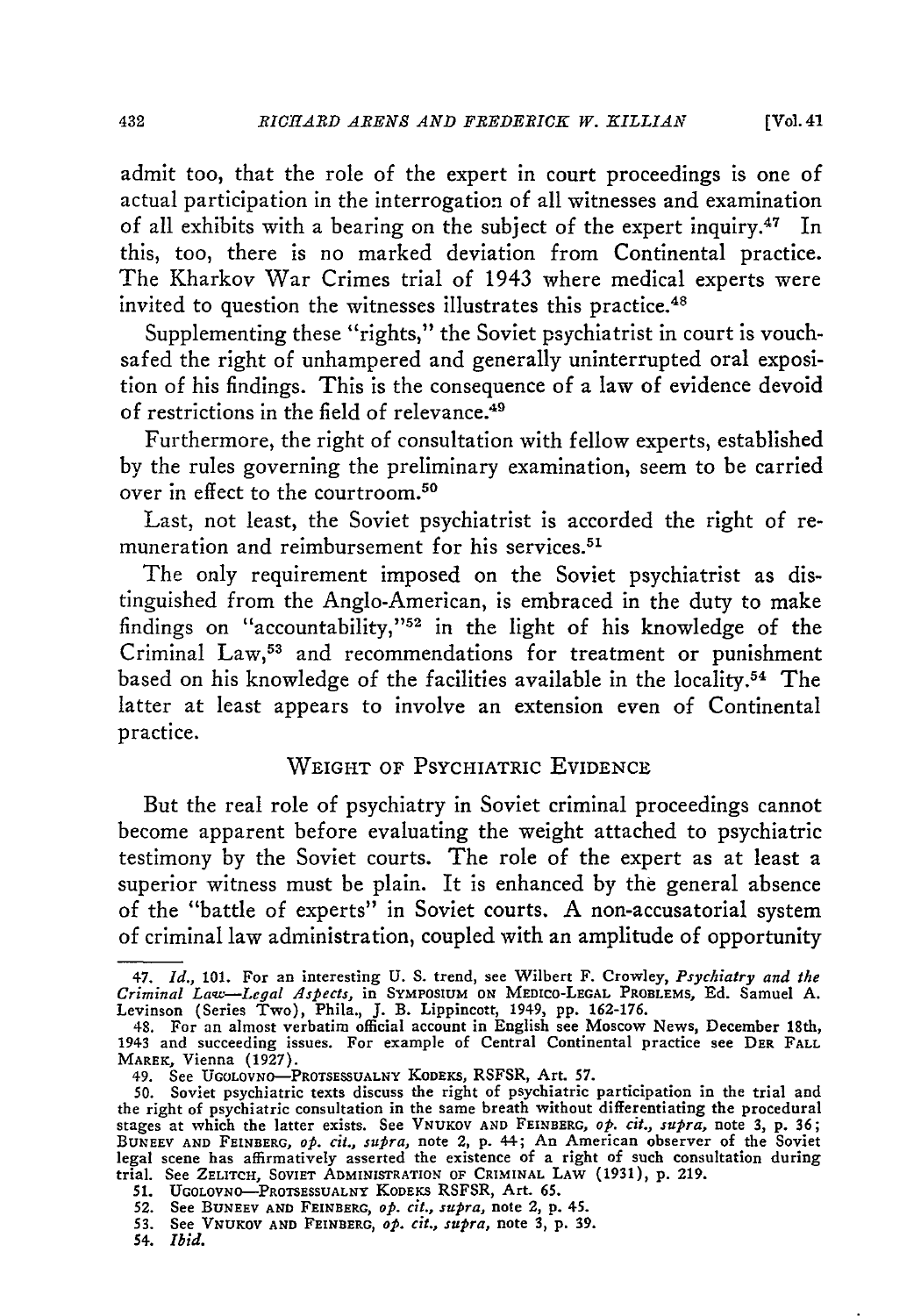for inter-psychiatric consultation at all stages of the criminal proceeding seriously minimize the professional clash to which we are accustomed in this country. It is not unnatural under the circumstances that a Soviet prosecutor should not "search for a medical expert who will necessarily support the accusation. He simply invites a state medical institution to assign one of its staff for the required examination, or the defendant is placed in such an institution for observation."<sup>55</sup> In such a state, expert evidence, in contrast to some American case law,<sup>56</sup> is the most compelling evidence which can be mustered. It is hardly surprising, therefore, that the rejection of expert conclusions is not encouraged. An important obstacle is interposed by requiring a rejection of a psychiatric diagnosis by a Soviet court to be justified by a separate and "detailed" opinion.<sup>57</sup>

The restrictions placed upon psychiatric expert testimony in the first case of *United States v. Hiss58* would be totally inconceivable under Soviet criminal justice.

American and Soviet practice thus present us with the spectacle of Dr. Binger and his Soviet counterpart: a study in contrasts.

#### **CONCLUSION**

For Soviet experience in the use of psychiatry in criminal proceedings, it seems at least possible to suggest the following with the hope that further investigation will make more certain the precise extent of its application: within the restrictions imposed **by** a return to traditionalism, an enlightened use of forensic psychiatry has been facilitated **by** an enlargement of the criteria of responsibility to include the test analogous to "irresistible impulse" in addition to the test analogous to the Mc-

and *id.,* July **1, p.** 4, col. **7:**

**1950]**

*<sup>55.</sup>* **ZELITCH,** *op. cit., supra,* note **50, p.** 220. See CROWLEY, *supra,* note 49.

<sup>56.</sup> See McAuliffe v. Metropolitan Life Insurance Co., 93 N.J.L. 189, 107 A. 258 (1919)<br>But cf. St. Louis Mining & Smelting Co. v. State Industrial Commission, 113 Okl. 179, 241<br>p. 170 (1925).<br>57. See UGOLOVNO—PROTSESSUALNY

article **see-SUEBNAYA PRAKTIKA** VERKHOVNOVO **SUDA S.S.S.R.** (1946) Vypusk IV (XXVIII), **p.** 28, Case No. **23,** Delo Askerovoi i Gasanovoi.

<sup>58.</sup> See New York Times, June 4, 1949, p. 1, col. 4:<br>"Mr. Hiss is on trial . . . on two counts of perjury. The Federal indictment is based upor<br>testimony by Mr. Hiss that he never gave State Department documents to Mr. Cham

and that he had not seen the 48-year-old former Communist after Jan. 1, 1937.<br>While Mr. Chambers resumed his testimony on the fourth day of the trial, Dr. Carl<br>Binger, psychiatrist, studied his words and actions intently f defense counsel table."

<sup>&</sup>quot;Judge Kaufman overruled government objections to Dr. Carl Binger, psychiatrist, and<br>permitted him to take the stand for the defense. Mr. Stryker propounded a forty-five-minute-<br>long hypothetical question . . . He wanted D Chambers, but the judge upheld Mr. Murphy's objection to the answer. However, Mr. Murphy noted that 'a grave injustice has been done to the government because the jury heard the hypothetical question'."